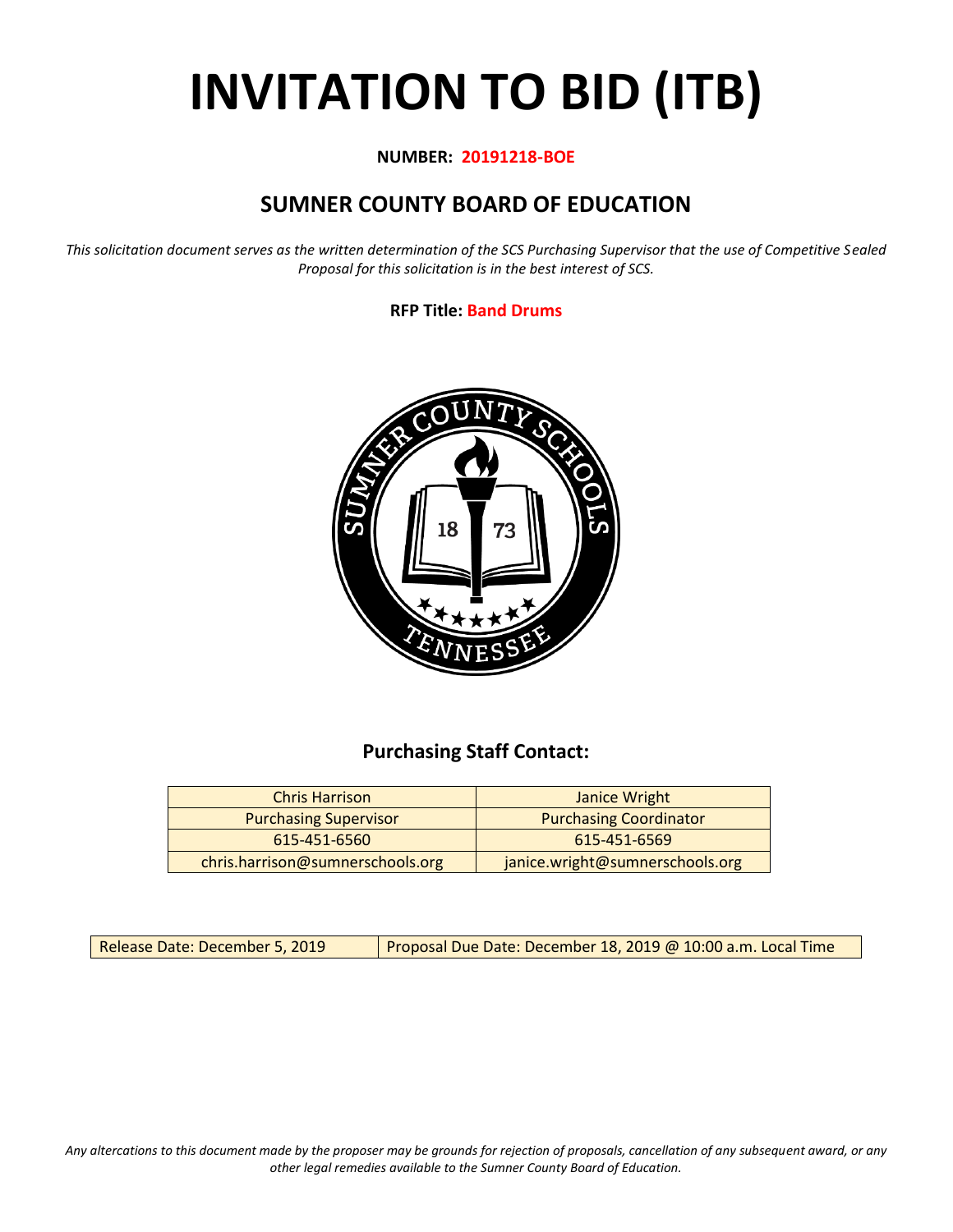## **NOTICE TO PROPOSERS**

There may be one or more amendments to this ITB. In order to receive communication for any such amendments issued specifically to this ITB, the proposer must provide the information requested below to the Sumner County Board of Education (SCS) Purchasing Department. The information may be sent by email to: Chris Harrison, Purchasing Supervisor, chris.harrison@sumnerschools.org. SCS will send amendments only to those proposers which complete and return this information in a timely manner.

| <b>ITB Number:</b>      | <b>20191218-BOE Band Drums</b>                                                                                       |
|-------------------------|----------------------------------------------------------------------------------------------------------------------|
| Company Name:           |                                                                                                                      |
| <b>Mailing Address:</b> |                                                                                                                      |
|                         |                                                                                                                      |
|                         |                                                                                                                      |
| <b>Phone Number:</b>    |                                                                                                                      |
| <b>Contact Person:</b>  |                                                                                                                      |
| <b>Email Address:</b>   |                                                                                                                      |
|                         |                                                                                                                      |
|                         |                                                                                                                      |
| <b>Printed Name:</b>    | <u> 1980 - Jan James James Barnett, amerikan bestean ingilang di sebagai pertama di sebagai pertama di sebagai p</u> |
| Date:                   |                                                                                                                      |

Emailed amendments will be sent in a Microsoft Word (Office for Windows) or Portable Document Format (pdf) format. Any alterations to the document made by the proposer may be grounds for rejection of proposal, cancellation of any subsequent award or any other legal remedies available to SCS.

Amendments will also be posted on the SCS website **https://sumnerschools.org/index.php/current-bids-and-rfps** and attached to the solicitation listing as a PDF or WORD file. Check the particular solicitation on the Current Bids and RFPs webpage for any posted amendments.

By completing and returning this form, the Proposer has expressed its intent to provide a proposal for **20191218-BOE Band Drums.**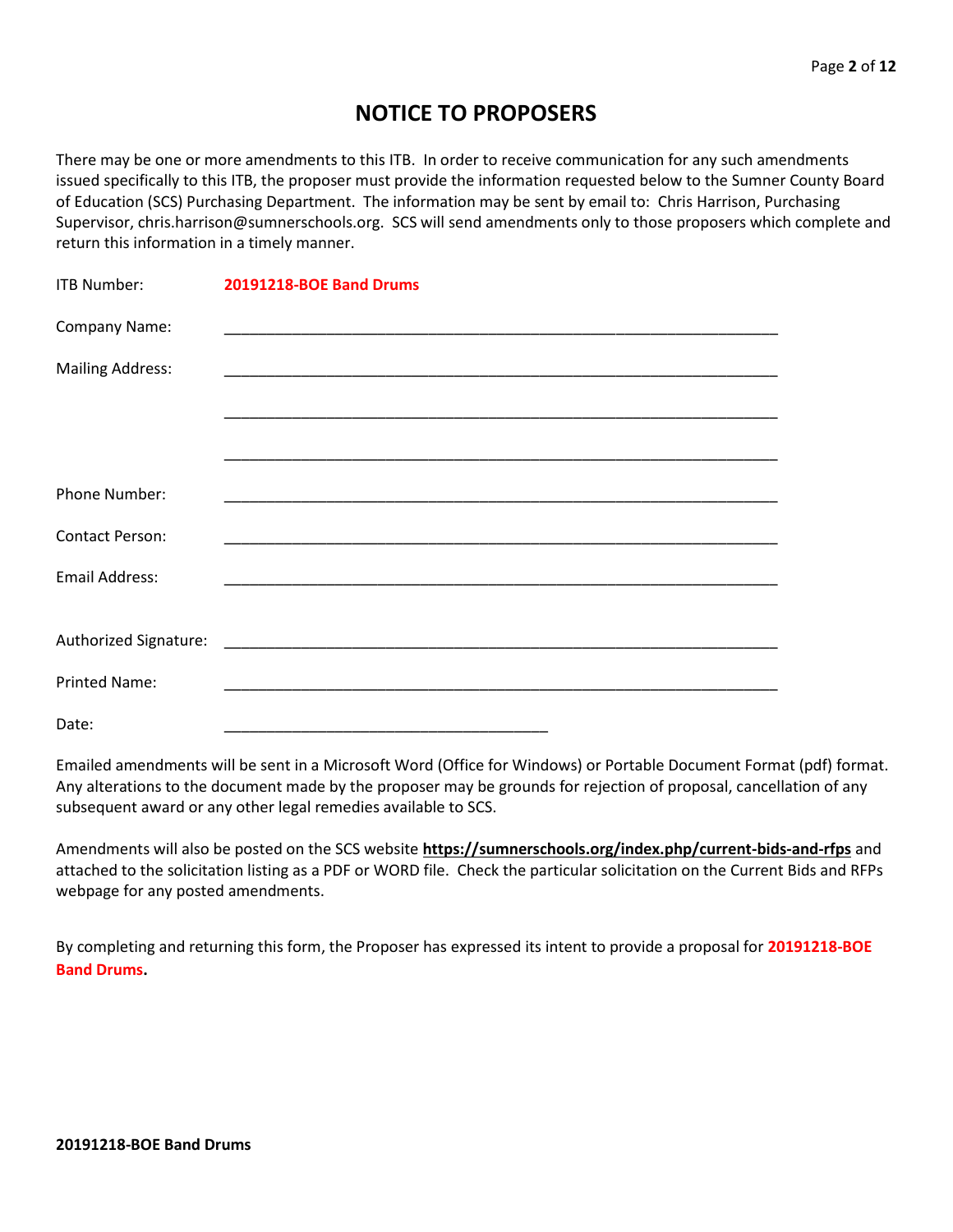### **TABLE OF CONTENTS**

- 1. Specification
- 2. Source Selection and Contract Award
- 3. Schedule of Events
- 4. Delivery of Proposals
- 5. Protests
- 6. New Vendors
- 7. Attachments
	- A. Bid Form/Certification
	- B. IRS Form W9
	- C. Attestation Re Personnel
	- D. Standard Terms and Conditions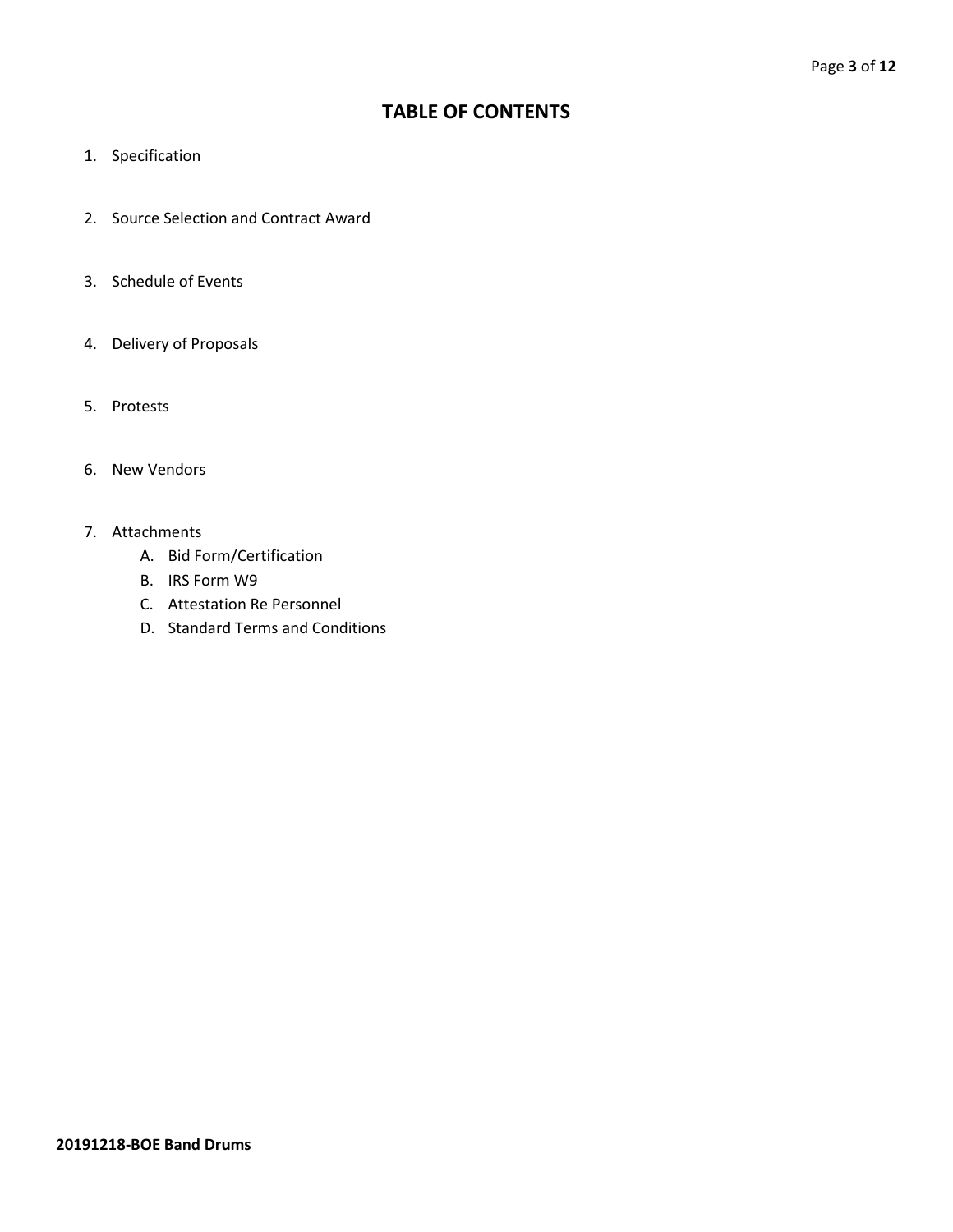1. Specification

The following specifications are based off information gathered on specific product offerings. SCS shall accept responses for equipment that is equal or better in available features, quality and workmanship than the referenced items. Include product literature with the exact Brand/Model being bid.

The bid response must include a cost per item and grand total.

The bid response must also include a separate page listing the brand and model number being bid. The bidder may include a quote generated by their own accounting program.

| Delivery Address: | Portland High      |
|-------------------|--------------------|
|                   | 600 College Street |
|                   | Portland, TN 37148 |

|                | <b>QTY</b>     | <b>DESCRIPTION</b>                                                                              |  |  |  |
|----------------|----------------|-------------------------------------------------------------------------------------------------|--|--|--|
| $\mathbf{1}$   | $\overline{4}$ | Pearl FFXCC1412-A103, Alum. 14x12 Championship CarbonCore FFX SD w/1 Touch Release, Piano Black |  |  |  |
| $\overline{2}$ | $\overline{2}$ | Pearl PMTCC60234-A, Alum. 6+10+12+13+14 Championship CarbonCore Sonic Cut Tenor, Piano Black    |  |  |  |
| $\overline{3}$ | $\mathbf{1}$   | Pearl PBDML1814-A, Alum. 18x14 Championship Maple Lacquer Marching Bass Drum                    |  |  |  |
| 4              | $\mathbf{1}$   | Pearl PBDML2014-A, Alum. 20x14 Championship Maple Lacquer Marching Bass Drum                    |  |  |  |
| 5              | $\mathbf{1}$   | Pearl PBDML2214-A, Alum. 22x14 Championship Maple Lacquer Marching Bass Drum                    |  |  |  |
| 6              | $\mathbf{1}$   | Pearl PBDML2414-A, Alum. 24x14 Championship Maple Lacquer Marching Bass Drum                    |  |  |  |
| $\overline{7}$ | $\mathbf{1}$   | Pearl PBDML2814-A, Alum. 28x14 Championship Maple Lacquer Marching Bass Drum                    |  |  |  |
| 8              | 4              | Pearl CXS1-CXS1-CX Air Frame Snare Drum Carrier w/ CXSA2 Snare Attachment, ACS Belt - Black     |  |  |  |
| 9              | 2 <sup>1</sup> | Pearl CXT1-CXT1-CX Air Frame Tenor Drum Carrier w/ CXBB1/B Tenor Back Bar, ACS Belt - Black     |  |  |  |
| 10             | 5              | Pearl CXB1-CXB1-CX Air Frame Bass Drum Carrier w/ ACS Belt - Black                              |  |  |  |
| 11             | 2 <sup>1</sup> | Humes and Berg DR598BK-ENDURO-MARCHING QUINT BLACK CASE                                         |  |  |  |
| 12             | $\overline{4}$ | Humes and Berg DR579BK-ENDURO MARCHING TENOR 12X14 SQUARE BLACK MARCHING SNARE CASE             |  |  |  |
| 13             | 1              | Humes and Berg DR507BDBK-ENDURO 14X18 BASS DRUM BLACK CASE                                      |  |  |  |
| 14             | $\mathbf{1}$   | Humes and Berg DR434BK-ENDURO BASS DRUM 14X20 BLACK CASE                                        |  |  |  |
| 15             | $\mathbf{1}$   | Humes and Berg DR435BK-ENDURO BASS DRUM 14X22 BLACK CASE                                        |  |  |  |
| 16             | $\mathbf{1}$   | Humes and Berg DR436BK-ENDURO BASS DRUM 14X24 BLACK CASE                                        |  |  |  |
| 17             | $\mathbf{1}$   | Humes and Berg DR438BK-ENDURO BASS DRUM 14X28 BLACK CASE                                        |  |  |  |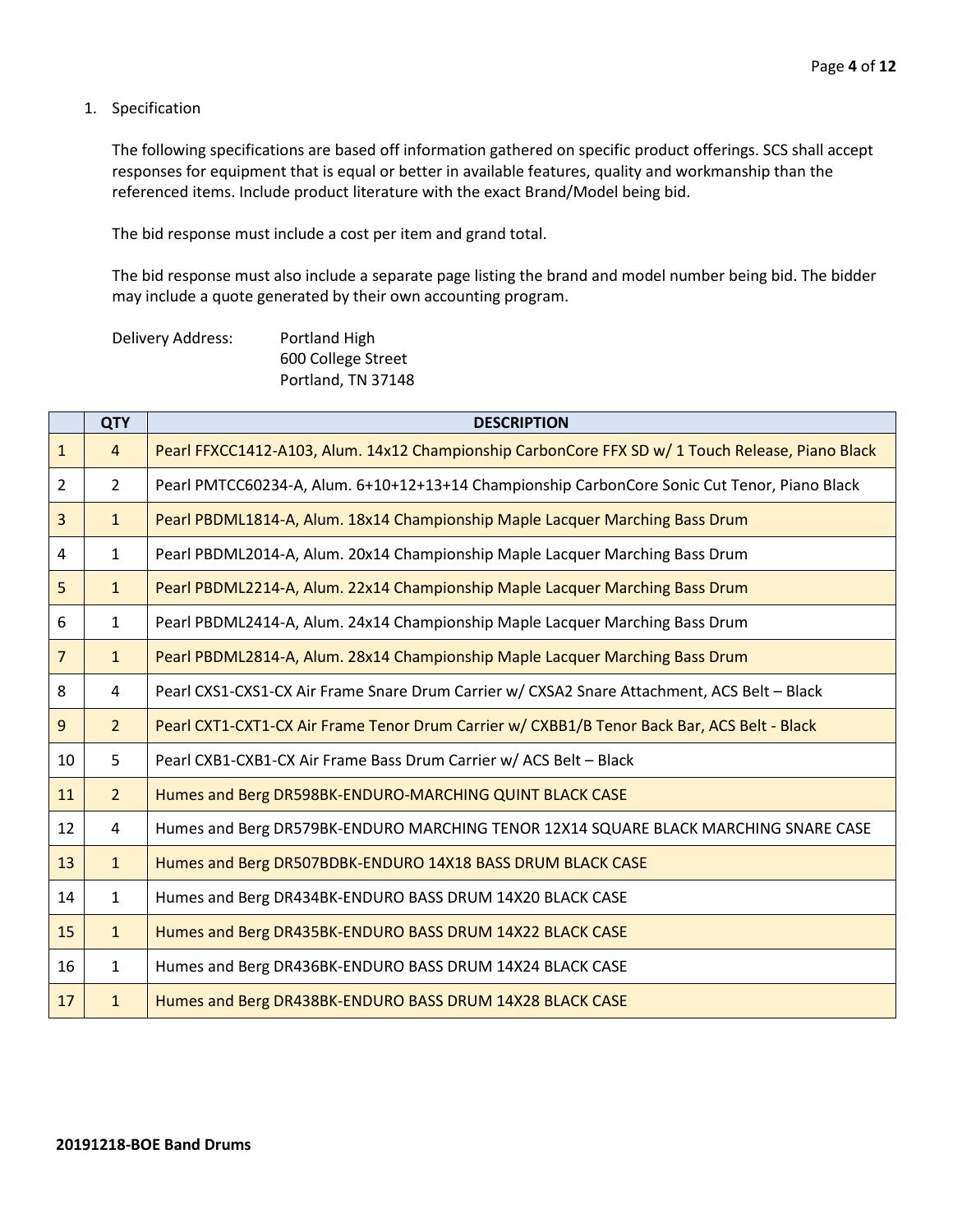- 2. Source Selection and Contract Award
	- Award, if made, will be made to the proposer submitting the lowest cost proposal and whom is also determined to be Responsive.
		- o General Criteria to be determined "Responsive"
			- Does the proposal include all required information?
			- Does the proposal include completed attachment forms?
			- Was the proposal delivered on or before the stated deadline?
	- SCS reserves the right to reject any proposal that takes exception to the specifications unless prior approval is requested and granted by SCS.
	- Upon mutual agreement by both parties, SCS shall grant the right to extend the terms, conditions and prices of contract(s) awarded from this ITB to other Institutions (such as State, Local and/or Public Agencies) who express an interest in participating in any contract that results from this ITB. Each of the "piggyback" Institutions will issue their own purchasing documents for purchase of the goods/services. Proposer agrees that SCS shall bear no responsibility or liability for any agreements between Proposer and the other Institution(s) who desire to exercise this option.
- 3. Schedule of Events

| <b>ITB</b> Issued              | December 5, 2019                          |
|--------------------------------|-------------------------------------------|
| <b>ITB Submission DEADLINE</b> | December 18, 2019 @ 10:00 a.m. Local Time |

4. Delivery of Proposals

Sealed proposals will be accepted until **December 18, 2019 @ 10:00 a.m. Local Time**. Proposals received after that time will be deemed invalid. Vendors mailing proposal packages must allow sufficient time to ensure receipt of their package by the time specified. SCS shall not accept proposals via electronic transmission such as email, fax, etc. There will be no exceptions. Proposals will be opened and read aloud. The reading of the bids will begin at **10:00 a.m. Local Time**.

Due to the nature of deliveries to the SCS Support Services Facility by carriers such as UPS, FedEx and such like; the proposal package will be accepted if the date and time on the delivery confirmation are indicated to be on or before the Proposal Deadline.

Delivery Address: Sumner County Board of Education Attn: Purchasing Supervisor 1500 Airport Road Gallatin, TN 37066

The package containing the proposal must be sealed and clearly marked on the outside of the package: **"20191218-BOE Band Drums"**

**DO NOT OPEN**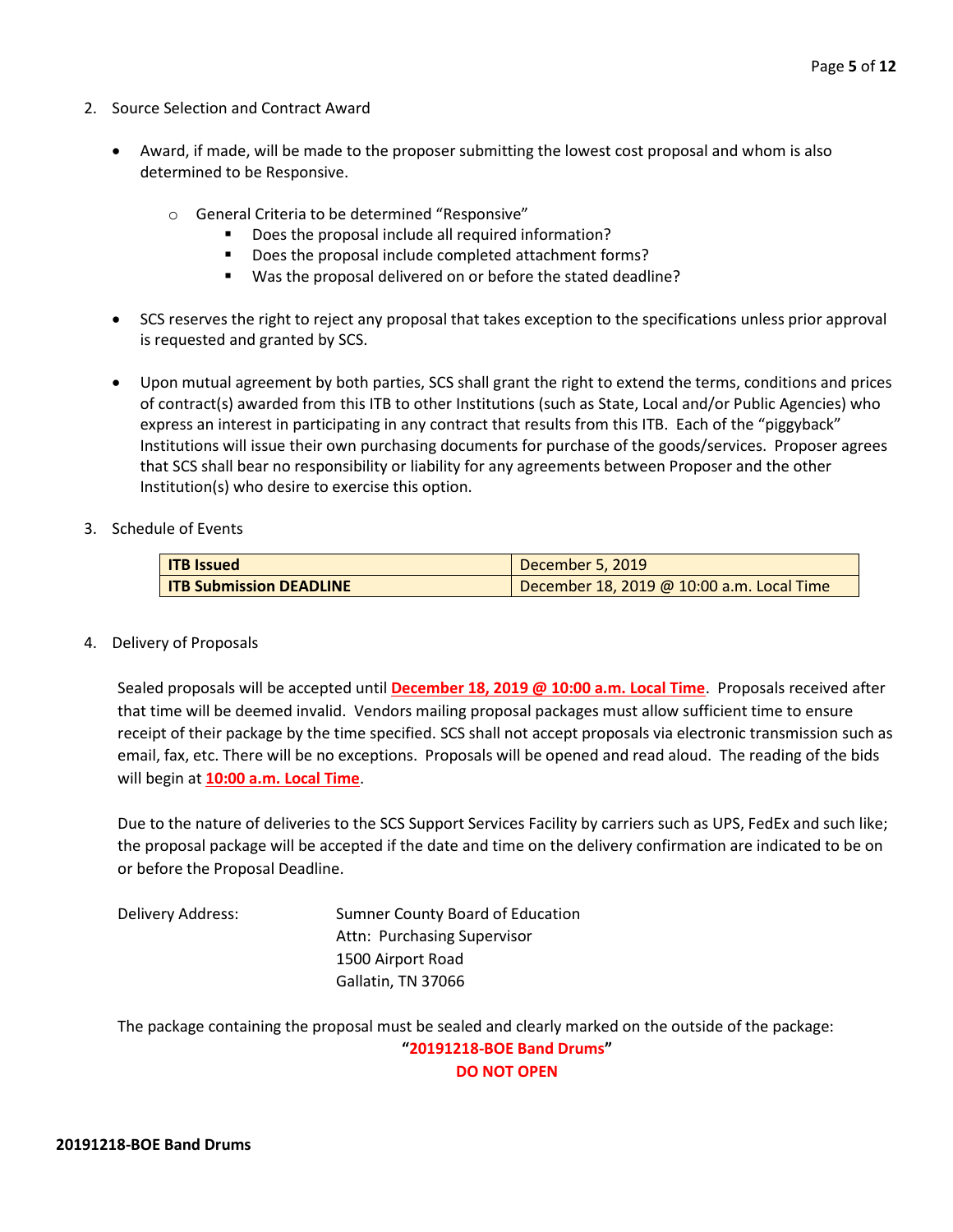#### 5. Protests

In the event that any interested party finds any part of the listed specifications, terms or conditions to be discrepant, incomplete or otherwise questionable in any respect; it shall be the responsibility of the concerned party to notify the SCS Purchasing Office of such matters immediately upon receipt of the ITB. All notifications must be sent to the Purchasing Supervisor via email at [purchasing@sumnerschools.org.](mailto:purchasing@sumnerschools.org)

Any actual or prospective Proposer who is aggrieved in connection with the ITB or award of a contract may protest to the Purchasing Supervisor and/or the Sumner County Board of Education at its regularly scheduled meeting.

#### 6. New Vendors

- To comply with Internal Revenue Service requirements, all vendors who perform any type of service are required to have a current IRS Form W-9 on file with the SCS Finance Department. It is a mandatory requirement to complete the IRS Form W-9 (Attachment 1) included in this RFP.
- To comply with the Tennessee Lawful Employment Act (50-1-702 and 50-1-703), non-employees (individuals paid directly by the employer in exchange for the individual's labor or services) must have on file one (1) of the following documents:
	- o A valid Tennessee driver's license or photo identification;
	- $\circ$  A valid driver's license or photo identification from another state where the license requirements are at least as strict as those in Tennessee;
	- o A birth certificate issued by a U.S. state, jurisdiction or territory;
	- o A U.S. government issued certified birth certificate;
	- o A valid, unexpired U.S. passport;
	- o A U.S. certificate of birth abroad (DS-1350 or FS-545)
	- o A report of birth abroad of a U.S. citizen (FS-240);
	- o A certificate of citizenship (N560 or N561);
	- o A certificate of naturalization (N550, N570 or N578);
	- o A U.S citizen identification card (I-197 or I-179); or
	- $\circ$  Valid alien registration documentation or other proof of current immigration registration recognized by the United States Department of Homeland Security that contains the individual's complete legal name and current alien admission number or alien file number (or numbers if the individual has more than one number).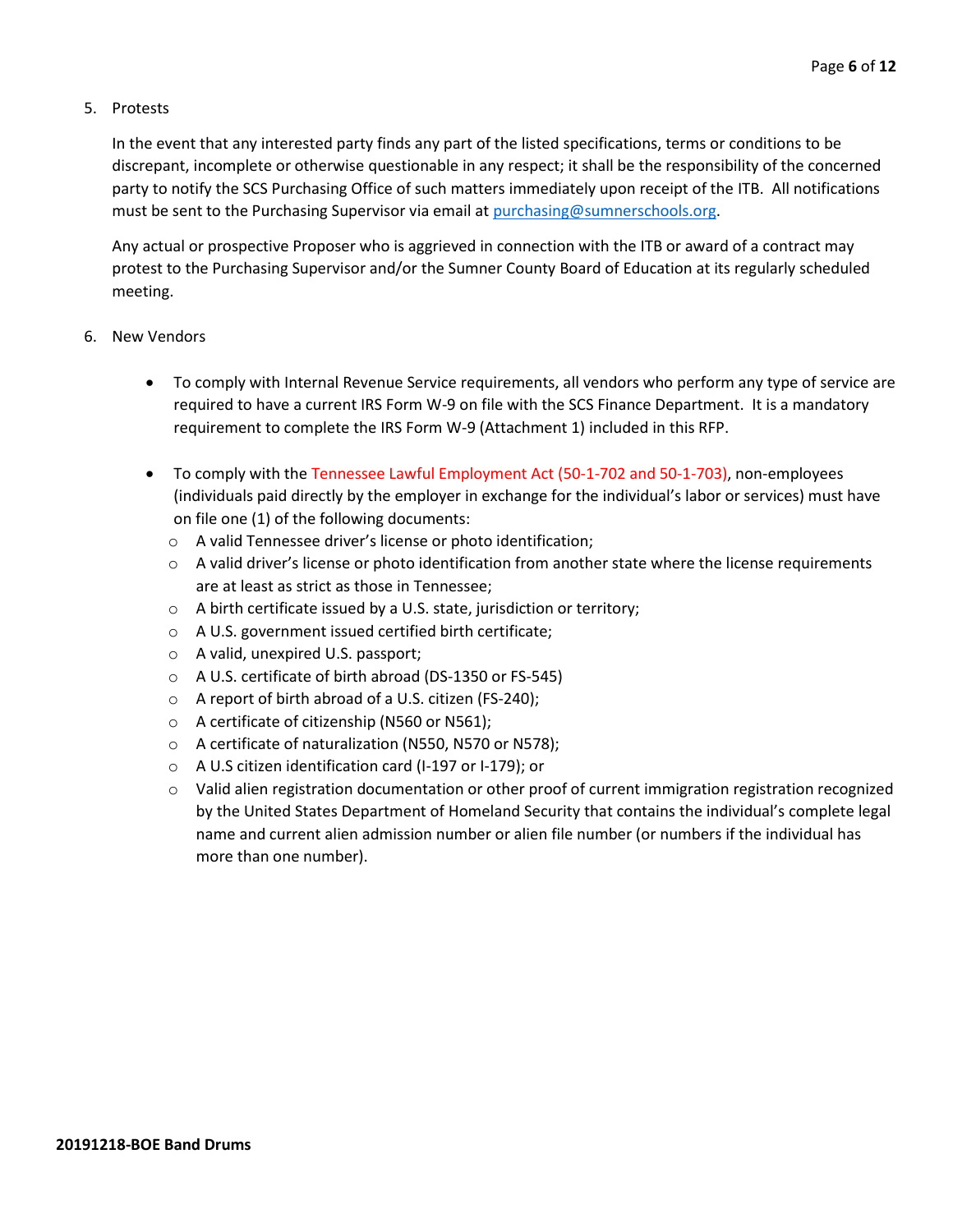#### **7.A Bid Form**



Attn: Purchasing Supervisor 1500 Airport Road Gallatin, TN 37066

Date

| <b>ITEM NO.</b>         | <b>UNIT COST</b> | <b>EXTENDED TOTAL</b> |  |  |
|-------------------------|------------------|-----------------------|--|--|
| $\mathbf{1}$            |                  |                       |  |  |
| $\overline{2}$          |                  |                       |  |  |
| $\overline{\mathbf{3}}$ |                  |                       |  |  |
| 4                       |                  |                       |  |  |
| 5                       |                  |                       |  |  |
| 6                       |                  |                       |  |  |
| $\overline{7}$          |                  |                       |  |  |
| 8                       |                  |                       |  |  |
| 9                       |                  |                       |  |  |
| 10                      |                  |                       |  |  |
| 11                      |                  |                       |  |  |
| 12                      |                  |                       |  |  |
| 13                      |                  |                       |  |  |
| 14                      |                  |                       |  |  |
| 15                      |                  |                       |  |  |
| 16                      |                  |                       |  |  |
| 17                      |                  |                       |  |  |

By checking this box, Proposer agrees that SCS reserves the right to extend the terms, conditions and prices of this contract to other Institutions (such as State, Local and/or Public Agencies) who express an interest in participating in any contract that results from this ITB. Each of the piggyback Institutions will issue their own purchasing documents for the goods/service. Proposer agrees that SCS shall bear no responsibility or liability for any agreements between Proposer and the other Institution(s) who desire to exercise this option.

| <b>AUTHORIZED SIGNATURE:</b> |  |
|------------------------------|--|
| <b>PRINTED NAME:</b>         |  |
| TITLE:                       |  |
| <b>COMPANY NAME:</b>         |  |
| <b>PHONE:</b>                |  |
| <b>EMAIL</b>                 |  |

**20191218-BOE Band Drums**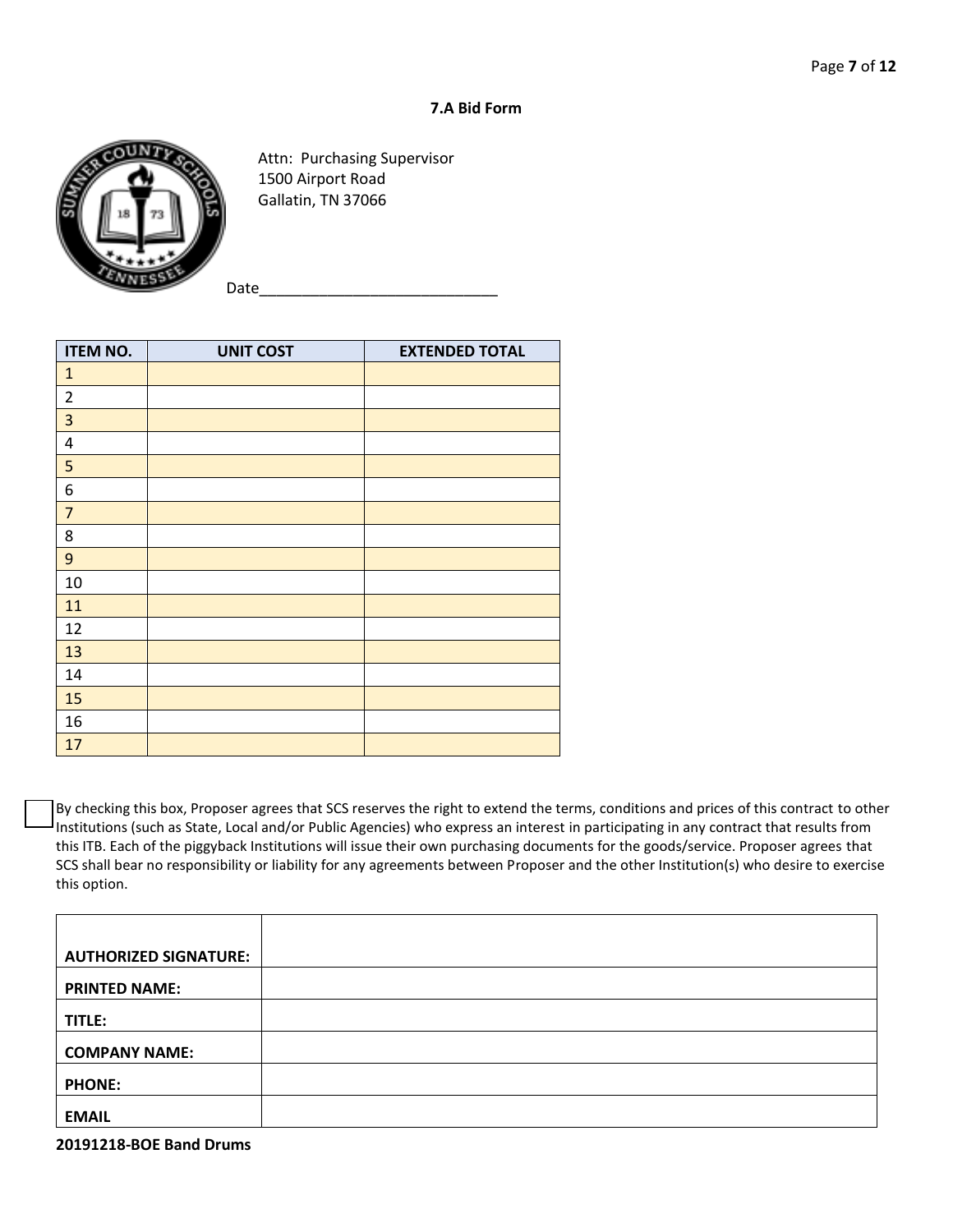#### 7.B IRS Form W9

| <b>Request for Taxpayer</b><br><b>Identification Number and Certification</b><br>(Rev. December 2014)<br>Department of the Treasury<br>Internal Revenue Service                                                                                                                                                                                                                                                                                                                                                                                                                                                                                          |                                                   |                                                                                                                                                                                                                                                                                                                                                                     |                                                                                                                                                                                              |                            |                                                                                                                                                                         | Give Form to the<br>requester. Do not<br>send to the IRS. |                                                   |  |  |
|----------------------------------------------------------------------------------------------------------------------------------------------------------------------------------------------------------------------------------------------------------------------------------------------------------------------------------------------------------------------------------------------------------------------------------------------------------------------------------------------------------------------------------------------------------------------------------------------------------------------------------------------------------|---------------------------------------------------|---------------------------------------------------------------------------------------------------------------------------------------------------------------------------------------------------------------------------------------------------------------------------------------------------------------------------------------------------------------------|----------------------------------------------------------------------------------------------------------------------------------------------------------------------------------------------|----------------------------|-------------------------------------------------------------------------------------------------------------------------------------------------------------------------|-----------------------------------------------------------|---------------------------------------------------|--|--|
|                                                                                                                                                                                                                                                                                                                                                                                                                                                                                                                                                                                                                                                          |                                                   | 1 Name (as shown on your income tax return). Name is required on this line; do not leave this line blank.                                                                                                                                                                                                                                                           |                                                                                                                                                                                              |                            |                                                                                                                                                                         |                                                           |                                                   |  |  |
| οû                                                                                                                                                                                                                                                                                                                                                                                                                                                                                                                                                                                                                                                       |                                                   | 2 Business name/disregarded entity name, if different from above                                                                                                                                                                                                                                                                                                    |                                                                                                                                                                                              |                            |                                                                                                                                                                         |                                                           |                                                   |  |  |
| Specific Instructions on page<br>3 Check appropriate box for federal tax classification; check only one of the following seven boxes:<br>C Corporation<br>S Corporation Partnership<br>Trust/estate<br>Individual/sole proprietor or<br>Print or type<br>single-member LLC<br>Limited liability company. Enter the tax classification (C=C corporation, S=S corporation, P=partnership) ▶<br>Note. For a single-member LLC that is disregarded, do not check LLC; check the appropriate box in the line above for                                                                                                                                        |                                                   |                                                                                                                                                                                                                                                                                                                                                                     |                                                                                                                                                                                              |                            | 4 Exemptions (codes apply only to<br>certain entities, not individuals; see<br>instructions on page 3):<br>Exempt payee code (if any)<br>Exemption from FATCA reporting |                                                           |                                                   |  |  |
|                                                                                                                                                                                                                                                                                                                                                                                                                                                                                                                                                                                                                                                          |                                                   | the tax classification of the single-member owner.                                                                                                                                                                                                                                                                                                                  |                                                                                                                                                                                              |                            |                                                                                                                                                                         | code (if any)                                             | (Applies to accounts maintained outside the U.S.) |  |  |
|                                                                                                                                                                                                                                                                                                                                                                                                                                                                                                                                                                                                                                                          | Other (see instructions)                          | 5 Address (number, street, and apt. or suite no.)                                                                                                                                                                                                                                                                                                                   |                                                                                                                                                                                              |                            |                                                                                                                                                                         | Requester's name and address (optional)                   |                                                   |  |  |
|                                                                                                                                                                                                                                                                                                                                                                                                                                                                                                                                                                                                                                                          |                                                   |                                                                                                                                                                                                                                                                                                                                                                     |                                                                                                                                                                                              |                            |                                                                                                                                                                         |                                                           |                                                   |  |  |
| See                                                                                                                                                                                                                                                                                                                                                                                                                                                                                                                                                                                                                                                      | 6 City, state, and ZIP code                       |                                                                                                                                                                                                                                                                                                                                                                     |                                                                                                                                                                                              |                            |                                                                                                                                                                         |                                                           |                                                   |  |  |
|                                                                                                                                                                                                                                                                                                                                                                                                                                                                                                                                                                                                                                                          |                                                   | 7 List account number(s) here (optional)                                                                                                                                                                                                                                                                                                                            |                                                                                                                                                                                              |                            |                                                                                                                                                                         |                                                           |                                                   |  |  |
| Part I                                                                                                                                                                                                                                                                                                                                                                                                                                                                                                                                                                                                                                                   |                                                   | <b>Taxpayer Identification Number (TIN)</b>                                                                                                                                                                                                                                                                                                                         |                                                                                                                                                                                              |                            |                                                                                                                                                                         |                                                           |                                                   |  |  |
|                                                                                                                                                                                                                                                                                                                                                                                                                                                                                                                                                                                                                                                          |                                                   | Enter your TIN in the appropriate box. The TIN provided must match the name given on line 1 to avoid                                                                                                                                                                                                                                                                |                                                                                                                                                                                              |                            |                                                                                                                                                                         | Social security number                                    |                                                   |  |  |
|                                                                                                                                                                                                                                                                                                                                                                                                                                                                                                                                                                                                                                                          |                                                   | backup withholding. For individuals, this is generally your social security number (SSN). However, for a<br>resident alien, sole proprietor, or disregarded entity, see the Part I instructions on page 3. For other<br>entities, it is your employer identification number (EIN). If you do not have a number, see How to get a                                    |                                                                                                                                                                                              |                            |                                                                                                                                                                         |                                                           |                                                   |  |  |
|                                                                                                                                                                                                                                                                                                                                                                                                                                                                                                                                                                                                                                                          | TIN on page 3.                                    |                                                                                                                                                                                                                                                                                                                                                                     |                                                                                                                                                                                              |                            | or                                                                                                                                                                      |                                                           |                                                   |  |  |
|                                                                                                                                                                                                                                                                                                                                                                                                                                                                                                                                                                                                                                                          | guidelines on whose number to enter.              | Note. If the account is in more than one name, see the instructions for line 1 and the chart on page 4 for                                                                                                                                                                                                                                                          |                                                                                                                                                                                              |                            |                                                                                                                                                                         | <b>Employer identification number</b>                     |                                                   |  |  |
|                                                                                                                                                                                                                                                                                                                                                                                                                                                                                                                                                                                                                                                          |                                                   |                                                                                                                                                                                                                                                                                                                                                                     |                                                                                                                                                                                              |                            |                                                                                                                                                                         |                                                           |                                                   |  |  |
| Part II                                                                                                                                                                                                                                                                                                                                                                                                                                                                                                                                                                                                                                                  | <b>Certification</b>                              |                                                                                                                                                                                                                                                                                                                                                                     |                                                                                                                                                                                              |                            |                                                                                                                                                                         |                                                           |                                                   |  |  |
|                                                                                                                                                                                                                                                                                                                                                                                                                                                                                                                                                                                                                                                          | Under penalties of perjury, I certify that:       |                                                                                                                                                                                                                                                                                                                                                                     |                                                                                                                                                                                              |                            |                                                                                                                                                                         |                                                           |                                                   |  |  |
|                                                                                                                                                                                                                                                                                                                                                                                                                                                                                                                                                                                                                                                          |                                                   | 1. The number shown on this form is my correct taxpayer identification number (or I am waiting for a number to be issued to me); and                                                                                                                                                                                                                                |                                                                                                                                                                                              |                            |                                                                                                                                                                         |                                                           |                                                   |  |  |
|                                                                                                                                                                                                                                                                                                                                                                                                                                                                                                                                                                                                                                                          |                                                   | 2. I am not subject to backup withholding because: (a) I am exempt from backup withholding, or (b) I have not been notified by the Internal Revenue<br>Service (IRS) that I am subject to backup withholding as a result of a failure to report all interest or dividends, or (c) the IRS has notified me that I am<br>no longer subject to backup withholding; and |                                                                                                                                                                                              |                            |                                                                                                                                                                         |                                                           |                                                   |  |  |
|                                                                                                                                                                                                                                                                                                                                                                                                                                                                                                                                                                                                                                                          |                                                   | 3. I am a U.S. citizen or other U.S. person (defined below); and                                                                                                                                                                                                                                                                                                    |                                                                                                                                                                                              |                            |                                                                                                                                                                         |                                                           |                                                   |  |  |
|                                                                                                                                                                                                                                                                                                                                                                                                                                                                                                                                                                                                                                                          |                                                   | 4. The FATCA code(s) entered on this form (if any) indicating that I am exempt from FATCA reporting is correct.                                                                                                                                                                                                                                                     |                                                                                                                                                                                              |                            |                                                                                                                                                                         |                                                           |                                                   |  |  |
| Certification instructions. You must cross out item 2 above if you have been notified by the IRS that you are currently subject to backup withholding<br>because you have failed to report all interest and dividends on your tax return. For real estate transactions, item 2 does not apply. For mortgage<br>interest paid, acquisition or abandonment of secured property, cancellation of debt, contributions to an individual retirement arrangement (IRA), and<br>generally, payments other than interest and dividends, you are not required to sign the certification, but you must provide your correct TIN. See the<br>instructions on page 3. |                                                   |                                                                                                                                                                                                                                                                                                                                                                     |                                                                                                                                                                                              |                            |                                                                                                                                                                         |                                                           |                                                   |  |  |
| Sign<br>Here                                                                                                                                                                                                                                                                                                                                                                                                                                                                                                                                                                                                                                             | Signature of<br>U.S. person $\blacktriangleright$ |                                                                                                                                                                                                                                                                                                                                                                     |                                                                                                                                                                                              | Date $\blacktriangleright$ |                                                                                                                                                                         |                                                           |                                                   |  |  |
|                                                                                                                                                                                                                                                                                                                                                                                                                                                                                                                                                                                                                                                          | <b>General Instructions</b>                       |                                                                                                                                                                                                                                                                                                                                                                     | · Form 1098 (home mortgage interest), 1098-E (student loan interest), 1098-T<br>(tuition)                                                                                                    |                            |                                                                                                                                                                         |                                                           |                                                   |  |  |
|                                                                                                                                                                                                                                                                                                                                                                                                                                                                                                                                                                                                                                                          |                                                   | Section references are to the Internal Revenue Code unless otherwise noted.<br>Future developments. Information about developments affecting Form W-9 (such                                                                                                                                                                                                         | · Form 1099-C (canceled debt)                                                                                                                                                                |                            |                                                                                                                                                                         |                                                           |                                                   |  |  |
|                                                                                                                                                                                                                                                                                                                                                                                                                                                                                                                                                                                                                                                          |                                                   | as legislation enacted after we release it) is at www.irs.gov/fw9.                                                                                                                                                                                                                                                                                                  | . Form 1099-A (acquisition or abandonment of secured property)<br>Use Form W-9 only if you are a U.S. person (including a resident alien), to                                                |                            |                                                                                                                                                                         |                                                           |                                                   |  |  |
|                                                                                                                                                                                                                                                                                                                                                                                                                                                                                                                                                                                                                                                          | <b>Purpose of Form</b>                            |                                                                                                                                                                                                                                                                                                                                                                     | provide your correct TIN.                                                                                                                                                                    |                            |                                                                                                                                                                         |                                                           |                                                   |  |  |
|                                                                                                                                                                                                                                                                                                                                                                                                                                                                                                                                                                                                                                                          |                                                   | An individual or entity (Form W-9 requester) who is required to file an information<br>return with the IRS must obtain your correct taxpayer identification number (TIN)<br>which may be your social security number (SSN), individual taxpayer identification                                                                                                      | If you do not return Form W-9 to the requester with a TIN, you might be subject<br>to backup withholding. See What is backup withholding? on page 2.<br>By signing the filled-out form, you: |                            |                                                                                                                                                                         |                                                           |                                                   |  |  |
|                                                                                                                                                                                                                                                                                                                                                                                                                                                                                                                                                                                                                                                          |                                                   | number (ITIN), adoption taxpayer identification number (ATIN), or employer<br>identification number (EIN), to report on an information return the amount paid to                                                                                                                                                                                                    | 1. Certify that the TIN you are giving is correct (or you are waiting for a number                                                                                                           |                            |                                                                                                                                                                         |                                                           |                                                   |  |  |
|                                                                                                                                                                                                                                                                                                                                                                                                                                                                                                                                                                                                                                                          |                                                   | you, or other amount reportable on an information return. Examples of information                                                                                                                                                                                                                                                                                   | to be issued).<br>2. Certify that you are not subject to backup withholding, or                                                                                                              |                            |                                                                                                                                                                         |                                                           |                                                   |  |  |
|                                                                                                                                                                                                                                                                                                                                                                                                                                                                                                                                                                                                                                                          | · Form 1099-INT (interest earned or paid)         | returns include, but are not limited to, the following:                                                                                                                                                                                                                                                                                                             | 3. Claim exemption from backup withholding if you are a U.S. exempt payee. If                                                                                                                |                            |                                                                                                                                                                         |                                                           |                                                   |  |  |
|                                                                                                                                                                                                                                                                                                                                                                                                                                                                                                                                                                                                                                                          |                                                   | . Form 1099-DIV (dividends, including those from stocks or mutual funds)                                                                                                                                                                                                                                                                                            | applicable, you are also certifying that as a U.S. person, your allocable share of<br>any partnership income from a U.S. trade or business is not subject to the                             |                            |                                                                                                                                                                         |                                                           |                                                   |  |  |
|                                                                                                                                                                                                                                                                                                                                                                                                                                                                                                                                                                                                                                                          |                                                   | . Form 1099-MISC (various types of income, prizes, awards, or gross proceeds)                                                                                                                                                                                                                                                                                       | withholding tax on foreign partners' share of effectively connected income, and                                                                                                              |                            |                                                                                                                                                                         |                                                           |                                                   |  |  |
| . Form 1099-B (stock or mutual fund sales and certain other transactions by<br>4. Certify that FATCA code(s) entered on this form (if any) indicating that you are<br>brokers)<br>exempt from the FATCA reporting, is correct. See What is FATCA reporting? on                                                                                                                                                                                                                                                                                                                                                                                           |                                                   |                                                                                                                                                                                                                                                                                                                                                                     |                                                                                                                                                                                              |                            |                                                                                                                                                                         |                                                           |                                                   |  |  |

exempt from the FATCA reporting, is correct. See What is FATCA reporting? on<br>page 2 for further information.

Cat. No. 10231X

Form **W-9** (Rev. 12-2014)

· Form 1099-S (proceeds from real estate transactions) · Form 1099-K (merchant card and third party network transactions)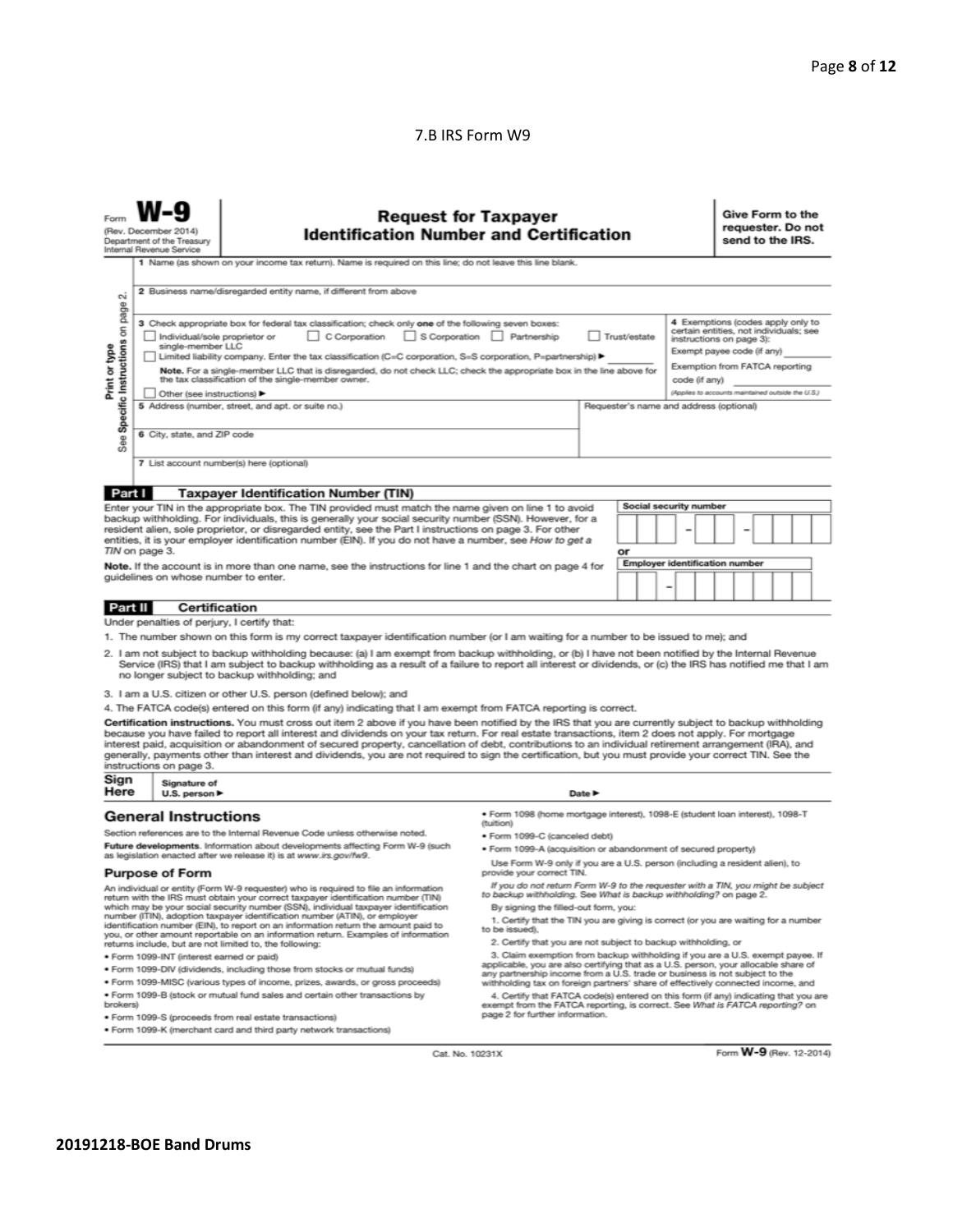#### **ATTACHMENT 7.C – Attestation Re Personnel**

## **ATTESTATION RE PERSONNEL USED IN CONTRACT PERFORMANCE**

| CONTRACTOR LEGAL ENTITY NAME:                                          |  |
|------------------------------------------------------------------------|--|
| FEDERAL EMPLOYER IDENTIFICATION NUMBER:<br>(or Social Security Number) |  |

**The Contractor, identified above, does hereby attest, certify, warrant and assure that the Contractor shall not knowingly utilize the services of an illegal immigrant in the performance of this Contract and shall not knowingly utilize the services of any subcontractor who will utilize the services of an illegal immigrant in the performance of this Contract, T.C.A. § 12-3-309.**

SIGNATURE & DATE:

*NOTICE: This attestation MUST be signed by an individual empowered to contractually bind the Contractor.*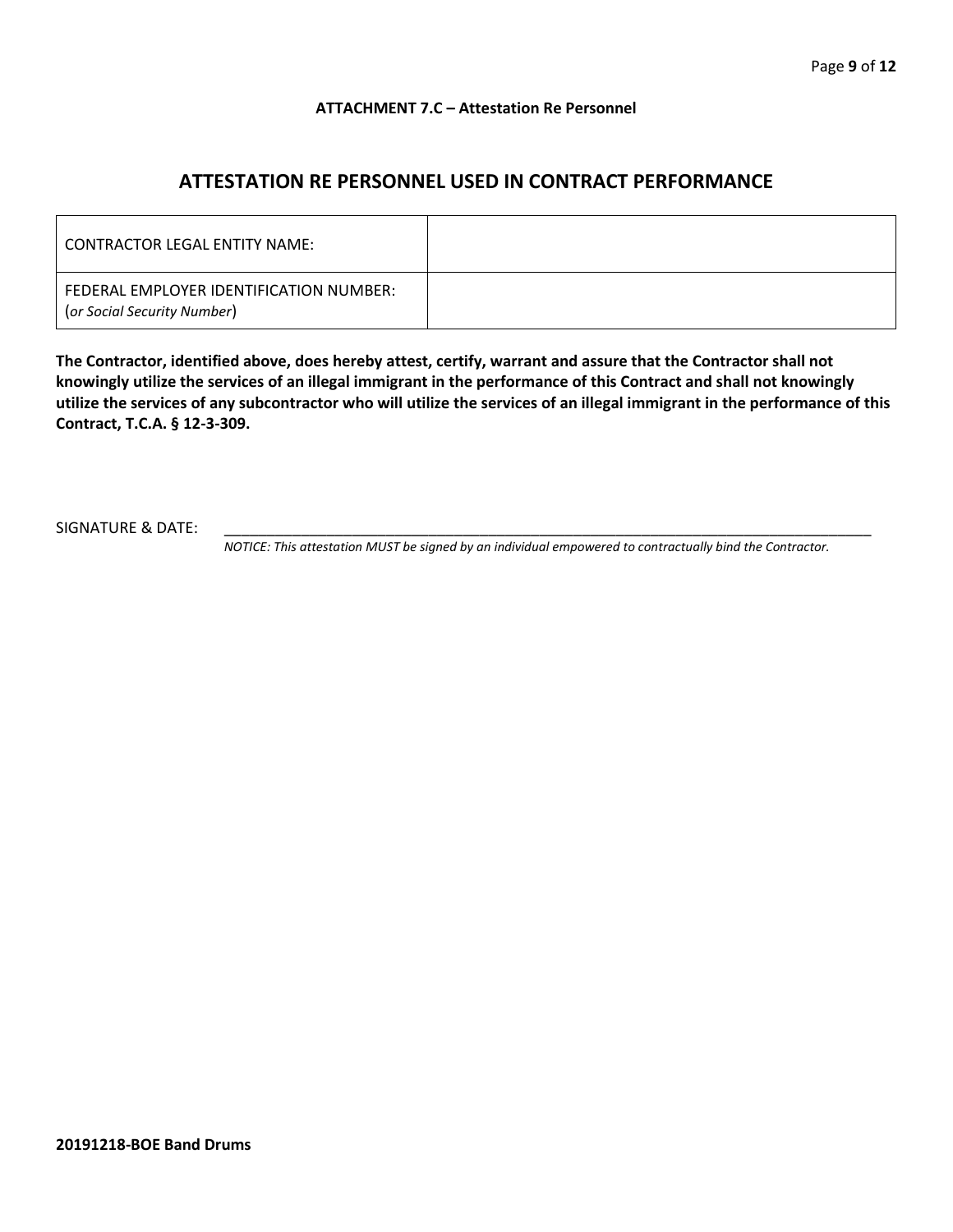#### **ATTACHMENT 7.D – Standard Terms & Conditions SUMNER COUNTY BOARD OF EDUCATION (SCS)**

#### **1. PREPARATION AND SUBMISSION OF BID.**

- **a.** Failure to examine any drawings**,** specifications, or instructions will be at the proposer's risk. Any deviation from the stated terms, conditions and specifications must be coordinated with and approved in writing by the SCS Purchasing Supervisor.
- **b.** RFP SUBMITTAL / SIGNATURE: Proposal shall give the full name and business address of the bidder. If the proposer is a corporation, the name shall be stated as it is in the corporate charter. Proposals must be signed in ink by the proposer's authorized agent. Unsigned proposals will be rejected. Proposals are to be sealed and the outside of the envelope is to reference the RFP number. The person signing the proposal must show their title, and if requested by the institution, must furnish satisfactory proof of his or her authority to bind his or her company in contract. Proposer understands that by submitting a proposal with an authorized signature, it shall constitute an offer to SCS. Proposals must be typewritten or in ink; otherwise they may not be considered. Purchase orders will be issued to the firm name appearing on the W9. Electronic submissions via email, fax, etc. shall not be accepted.
- **c.** SCS is not responsible for any costs incurred by any vendor pursuant to the RFP. The vendor shall be responsible for all costs incurred in connection with the preparation and submission of its proposal.
- **d.** All proposers must be in compliance with T.C.A. § 62-6-119 at the time of proposal submission and provide evidence of compliance with the applicable provisions of the chapter before such proposal may be considered.
- **e.** Proposals are to be received in the location designated in the RFP no later than the specified date and time. Late submissions will NOT be opened or considered.
- **f.** No erasures permitted. Errors may be crossed out and corrections printed in ink or typewritten adjacent to error and must be initialed in ink by person signing the proposal.
- **g.** Specifications: Reference to available specifications shall be sufficient to make the terms of the specifications binding on the proposer. The use of the name of a manufacturer, or any special brand or make in describing an item does not restrict the proposer to that manufacturer or specific article, unless specifically stated. Comparable products of other manufacturers will be considered if proof of compatibility is contained in the proposal. Proposers are required to notify SCSs Purchasing Supervisor whenever specifications/procedures are not perceived to be fair and open. The articles on which the proposal is submitted must be equal or superior to that specified. Informative and Descriptive Literature: The proposer must show brand or trade names of the articles proposed, when applicable. It shall be the responsibility of the proposer, including proposer's whose product is referenced, to furnish with the proposer such specifications, catalog pages, brochures or other data as will provide an adequate basis for determining the quality and functional capabilities of the product offered. Failure to provide this data may be considered valid justification for rejection of proposer.
- **h.** Samples: Samples of items when called for, must be furnished free of expense, and if not destroyed will, upon proposer's request within ten (10) days of RFP opening, be returned at the proposer's expense. Each sample must be labeled with the proposer's name, manufacturer's brand name and number, RFP number and item reference.
- **i.** Time of Performance: The number of calendar days in which delivery is to be made after receipt of order shall be stated in the RFP and may be a factor in making an award, price notwithstanding. If no delivery time is stated in the bid, bidder agrees that delivery is to be made within two weeks (10 business days) of order.
- **j.** Transportation and delivery charges should be included in the price and be fully prepaid by the vendor to the destination specified in the RFP. Proposal prices shall include delivery of all items F.O.B. destination.
- **k.** New materials and supplies must be delivered unless otherwise specifically stated in the RFP.
- **l.** Alternate/multiple bids will not be considered unless specifically called for in the RFP.
- **m.** Only proposals submitted on RFP forms furnished by SCS will be considered.
- **n.** By signing this RFP where indicated, the proposer agrees to strictly abide by all local, state and federal statutes and regulations. The proposer further certifies that this proposer is made without collusion or fraud.
- **o.** Error in Proposal. In case of error in the extension of prices in the proposal, the unit price will govern. Late submissions will NOT be opened or considered. Proposers are cautioned to verify their proposals before submission, as amendments received after the ITB deadline will not be considered. No proposals shall be altered, amended or withdrawn after opening. After proposal opening, a proposer may withdraw a proposal only when there is obvious clerical error such as a misplaced decimal point, or when enforcement of the proposal would impose unconscionable hardship due to an error in the proposal resulting in a quotation substantially below the other proposals received. Proposal withdrawals will be considered only upon written request of the proposer.
- **2. OPEN RECORDS.** In order to comply with the provisions of the Tennessee Open Records Act, all proposals will be publicly opened and are subject to public inspection after the award upon written request. Proposers may be present at ITB opening. Summary information will be posted the SCS website, www.sumnerschools.org under the Invitation to Bid link.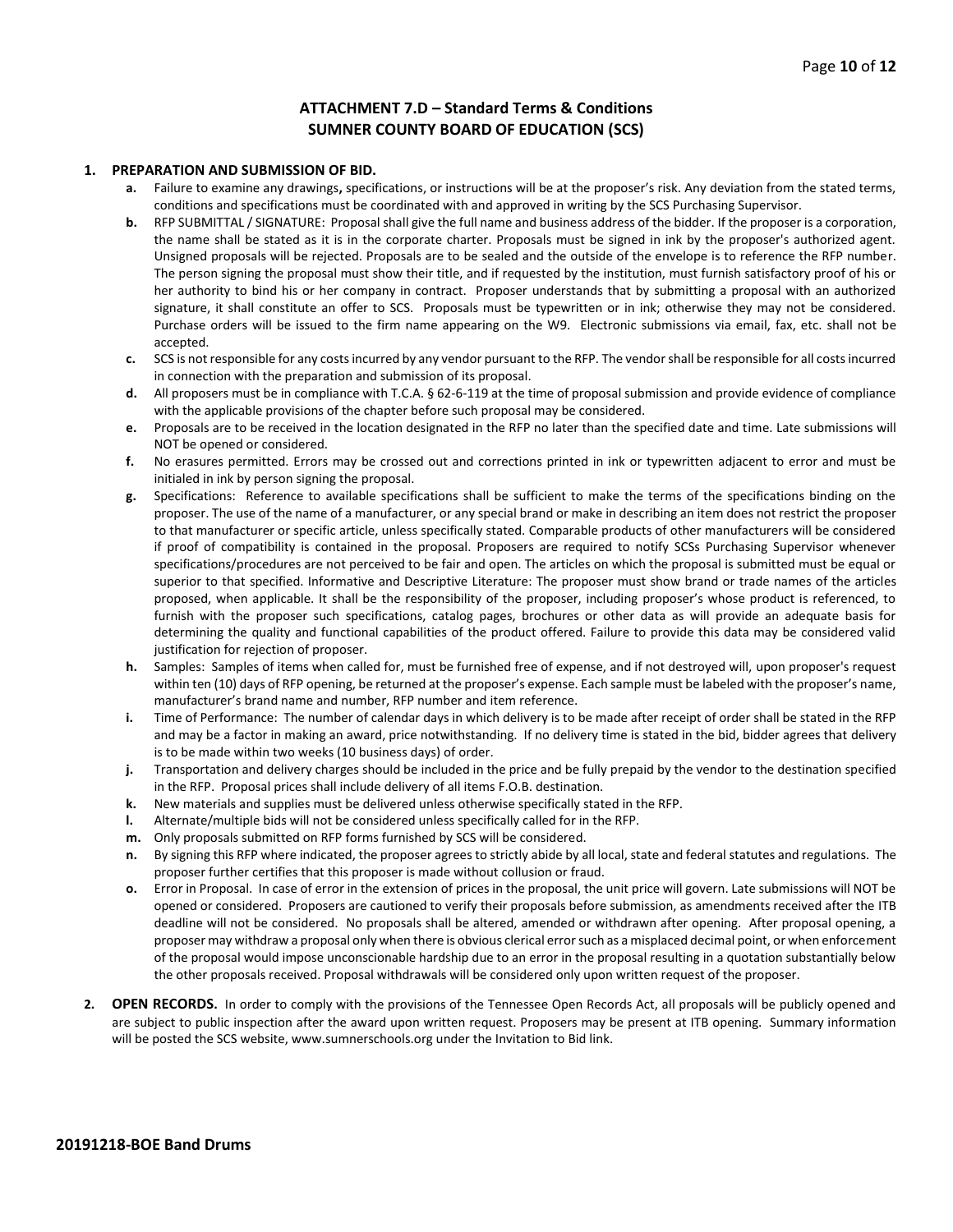- **3. ACCEPTANCE AND AWARD.** SCS reserves the right to reject any and all proposals and to waive any informality in proposals and, unless otherwise specified by the proposer to accept any item in the proposal. Action to reject all proposals shall be taken for unreasonably high prices, errors in the proposal documents, cessation of need, unavailability of funds, or any other reason approved by SCS.
	- **a.** Contracts and purchases will be made with the lowest, responsive, responsible, qualified proposer. The quality of the articles to be supplied, their conformity with the specifications, their suitability to the requirements of the Institution, cash discount offered, and the delivery terms will be taken into consideration.
	- **b.** Any deviation from these stated terms, specifications and conditions must be coordinated with and approved in writing by the Purchasing Supervisor.
	- **c.** Prices quoted on the response (if any) are to be considered firm and binding until the said equipment, supplies or services are in the possession of SCS.
	- **d.** SCS reserves the right to order more or less than the quantity listed in the proposal.
	- **e.** If a proposer fails to state a time within which a proposal must be accepted, it is understood and agreed that SCS shall have ninety (90) days to accept.
	- **f.** No purchase or contract is authorized or valid until the issuance of a SCS purchase order in accordance with SCS policy. No SCS employee is authorized to purchase equipment, supplies or services prior to the issuance of such a purchase order.
	- **g.** The contract may not be assigned without written SCS consent.
	- **h.** If the appropriate space is marked on the ITB, other Institutions (such as State, Local and/or Public Agencies) may purchase off the contract during the same period as SCS.
	- **i.** The awarded proposer will be required to post a performance and payment bond in the amount of 25% of the contract price if it exceeds \$100,000 as stated by T.C.A. §12-4-201.
	- **j.** If the project cost is in excess of \$25,000 a performance bond must be secured by the requesting part in an amount equal to the market improvement value.
	- **k.** By submission of this bid and signature thereof, the Bidder acknowledges compliance with the provisions of Public Chapter No. 587 / Senate Bill No. 2048 (Employee Background Check). The Bidder further agrees to submit a formal certification thereof prior to commencing work.
- **4. PAYMENT**. Payment terms must be specified in the proposal, including any discounts for early payment. Partial payments will not be approved unless justification for such payment can be shown. Terms will be NET 30 days. Payment will not be made until the conditions and specifications of the RFP are inspected and approved as conforming by persons appointed by SCS.
- **5. DEFAULT OF SELECTED VENDOR.** In case of vendor default, SCS may procure the articles or services from other sources and hold the defaulting vendor responsible for any resulting cost. If the awarded vendor violates any terms of their response, the contract, SCS policy or any law, they may be disqualified from proposing for a period of two years for minor violations or longer for major violations. Proposals from disqualified proposers will not be accepted during the period of disqualification.
- **6. INSPECTION OF PURCHASES.** Articles received which are not equivalent will not be accepted and will be picked up by the vendor or returned to vendor, shipping charges collect. SCS shall have a reasonable period in which to inspect and accept or reject materials without liability. If necessity requires SCS to use nonconforming materials, an appropriate reduction in payment may be made.
- **7. TAXES.** SCS is tax exempt; do not include taxes in quotation. Vendors making improvements or additions to or performing repair work on real property for SCS are liable for any applicable sales or use tax on tangible personal property used in connection with the contract or furnished to vendors by the state for use under the contract.
- **8. NONDISCRIMINATION.** SCS is an equal opportunity employer. SCS and bidder agree to comply with Titles VI and VII of the Civil Rights Act of 1964, Title IX of the Education Amendments of 1972, Section 504 of the Rehabilitation Act of 1973, Executive Order 11,246, the Americans with Disabilities Act of 1990 and the related regulations to each. Each party assures that it will not discriminate against any individual including, but not limited to employees or applicants for employment and/or students, because of race, religion, creed, color, sex, age, disability, veteran status or national origin. In the event that any claims should arise with regards to violations of any such local, state or federal law, statues, rule or regulations, the vendor will indemnify and hold SCS harmless for any damages, including court costs or attorney fees, which might be incurred.
- **9. PROHIBITIONS/NO VENDOR CONTRACT FORM.** Acceptance of gifts from vendors is prohibited. T.C.A. §12-4-106. The contract documents for purchase under this RFP shall consist of the successful proposer's bid and SCSs purchase order. **The proposer may request exceptions to terms and conditions and/or request SCS to accept other terms and conditions by means of subsequent documents such as invoices, warranty agreements, license agreements, etc. All subsequent document shall be open to revision for impermissible language. SCS reserves the right to render the proposal unresponsive and subject the proposal to rejection if successful terms cannot be negotiated.**